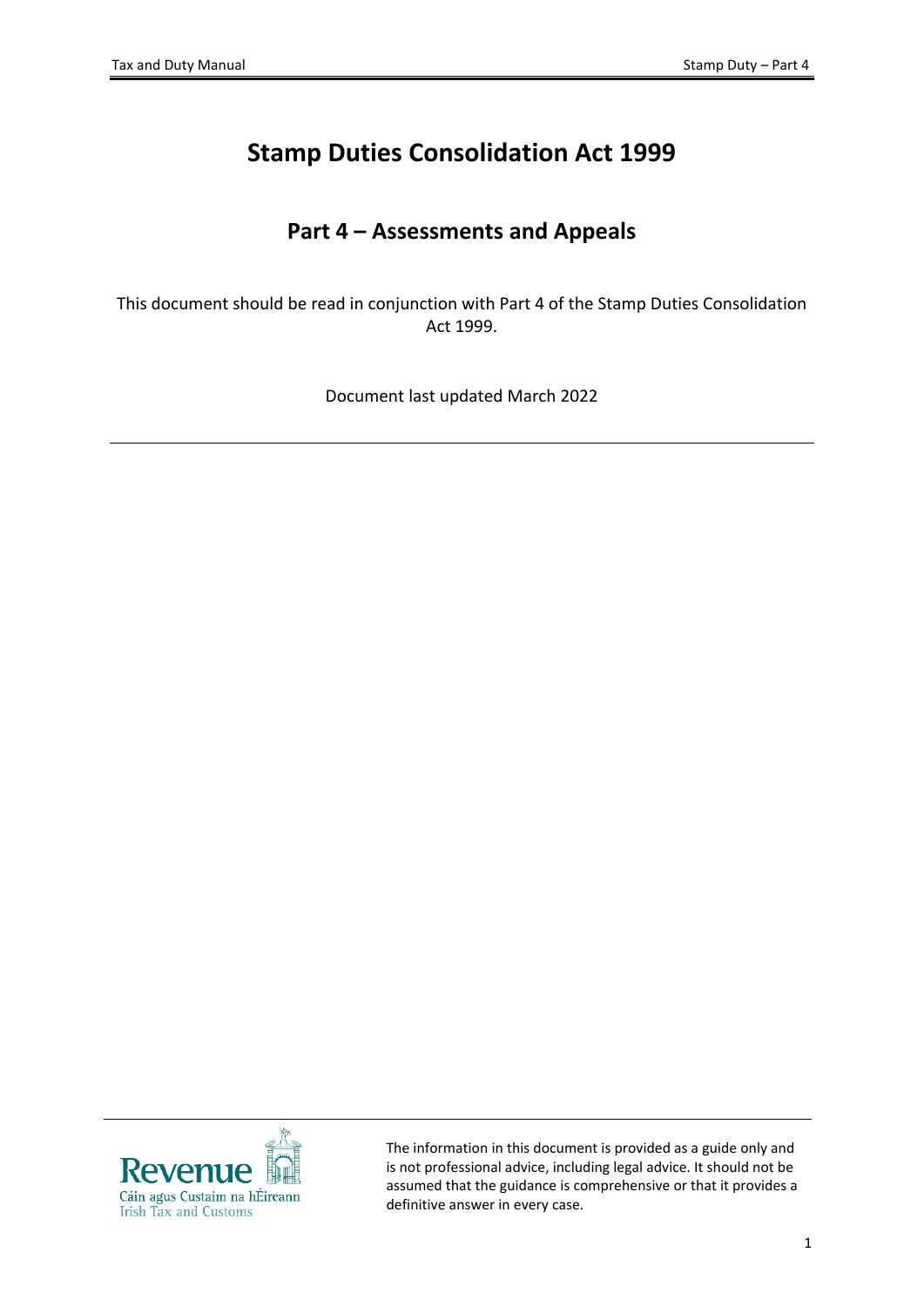### 4.1. Introduction

Part 4 of the Stamp Duties Consolidation Act (SDCA) 1999 provides for the making of stamp duty assessments (section 20 SDCA 1999) and appeals against stamp duty assessments (section 21 SCA 1999).

## 4.2. Assessments (section 20 SDCA 1999)

#### **Self-assessment by accountable persons**

Under self-assessment, introduced in relation to instruments executed on or after 7 July 2012, accountable persons are obliged to:

- (a) File an electronic Stamp Duty Return through the Revenue on-line service ("ROS");
- (b) Include in the return an assessment of the stamp duty due on the instrument;
- (c) Pay the stamp duty by the due date (and any interest, where applicable).

#### **Assessment of duty by Revenue**

If an accountable person fails to file a return, Revenue is empowered to assess an accountable person on the amount of duty which, to the best of their knowledge, is chargeable on an instrument. Revenue may make another assessment to be substituted for any assessment in order to ensure the correct amount of duty and interest are charged.

#### **Instruments**

Since the introduction of self-assessment and eStamping, instruments are no longer submitted to Revenue for stamping. A Stamp Duty Return is filed instead. However, Revenue is empowered to require a copy of an instrument and any additional evidence it deems necessary to satisfy itself that the instrument has been correctly stamped.

## 4.3. Appeals (section 21 SDCA 1999)

#### **Appeals under self-assessment**

A self-assessment made by an accountable person cannot be appealed. However, if the accountable person has made an error in filing a Stamp Duty Return, or in a self-assessment, an amended return (with any necessary amended self-assessment) may be filed.

#### **Appeals against Revenue assessment**

Where Revenue makes an assessment or an additional assessment, an accountable person may appeal against that assessment or additional assessment where the following conditions are satisfied:

- (i) A Stamp Duty Return has been filed
- (ii) The duty (including any late filing surcharge under Section 14A(3) SDCA 1999 and any interest calculated in accordance with Section 159D SDCA 1999) payable in relation to the Stamp Duty Return, is paid.
- (iii) The appeal is made within 30 days of conditions (i) and (ii) above being satisfied.
- (iv) The notice of appeal must specify:
	- (a) each amount or matter in the assessment with which the accountable person is aggrieved, and
	- (b) detailed grounds of appeal in relation to each amount or matter.